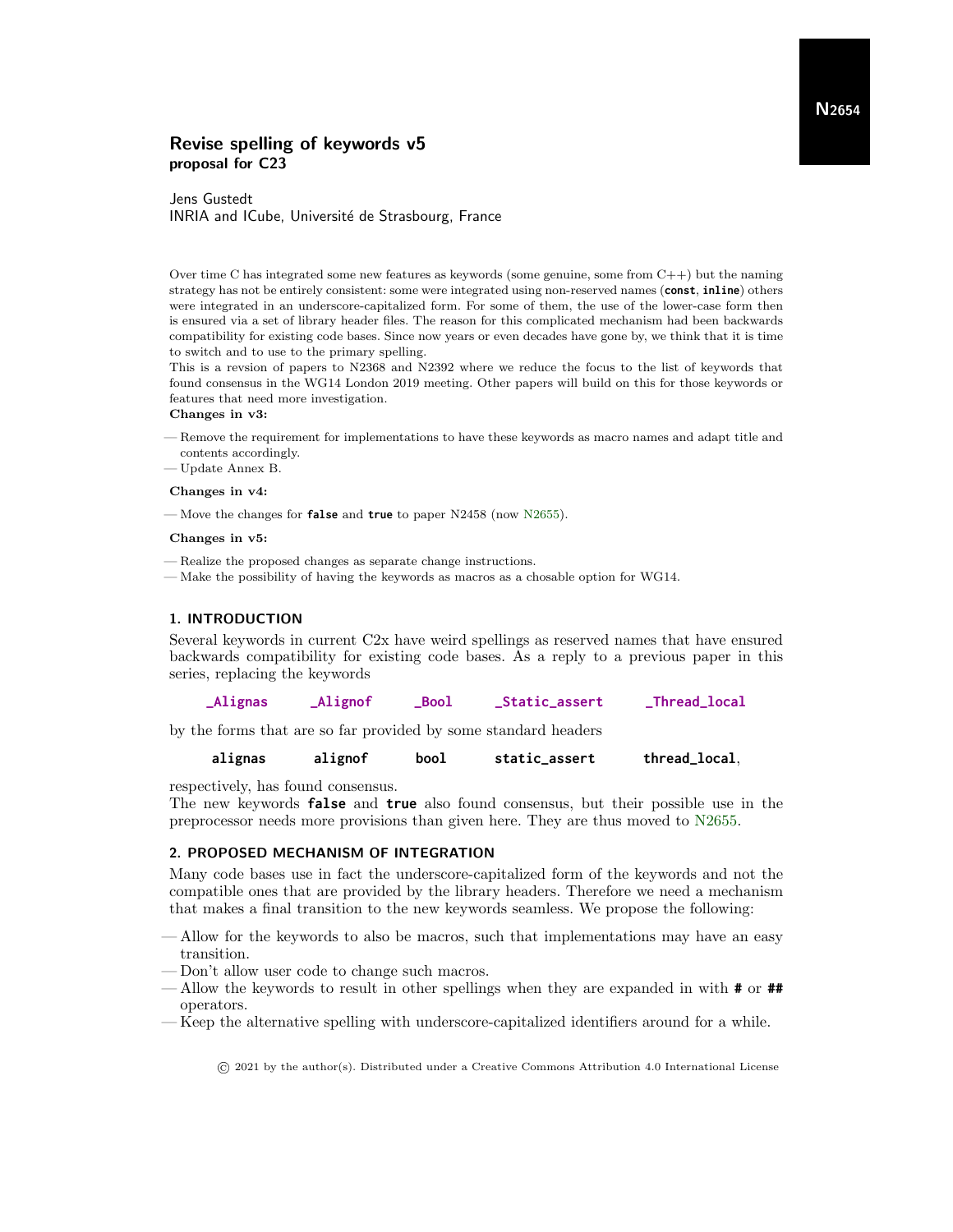With this in mind, implementing these new keywords is in fact almost trivial for any implementation that is conforming to C17.

- 5 predefined macros (7 when adding **false** and **true**) have to be added to the startup mechanism of the translator. They should expand to similar tokens as had been defined in the corresponding library headers.
- If some of the macros are distinct to their previous definition, the library headers have to be amended with **#ifndef** tests. Otherwise, the equivalent macro definition in a header should not harm.

Needless to say that on the long run, it would be good if implementations would switch to full support as keywords, but there is no rush, and some implementations that have no need for C++ compatibility might never do this.

## 3. REFERENCE IMPLEMENTATION

To add minimal support for the proposed changes, an implementation would have to add definitions that are equivalent to the following lines to their startup code:

```
# define alignas _Alignas
# define alignof _Alignof
# define bool _Bool
# define static_assert _Static_assert
# define thread_local _Thread_local
```
At the other end of the spectrum, an implementation that implements all new keywords as first-class constructs and also wants to provide them as macros (though they don't have to) can simply have definitions that are the token identity:

|              | #define alignas                     | alignas |
|--------------|-------------------------------------|---------|
|              | #define alignof                     | alignof |
| #define bool |                                     | bool    |
|              | #define static_assert static_assert |         |
|              | #define thread_local thread_local   |         |

# 4. MODIFICATIONS TO THE STANDARD TEXT

This proposal implies a large number of trivial modifications in the text, namely simple text processing that replaces the occurrence of one of the deprecated keywords by its new version. These modifications are not by themselves interesting:

CHANGE 1. In the whole document, replace all occurrences of the tokens

| $\Delta$ lignas            | $\mathsf{\Delta l}$ ignof | <b>Bool</b> | _Static_assert | _Thread_local |
|----------------------------|---------------------------|-------------|----------------|---------------|
| by their new forms         |                           |             |                |               |
| alignas                    | alignof                   | bool        | static_assert  | thread_local, |
| $\cdots$ $\cdots$ $\cdots$ |                           |             |                |               |

respectively.

# 4.1. Changes to the language clauses

This invalidates the previous alphabetic order of keywords in 6.4.1 and A.1.2:

Change 2. Reorder the lists of keywords in 6.4.1 and A.1.2 alphabetically.

Since we want to enable user code to continue to use the existing spellings, we introduce them as "alternative spellings".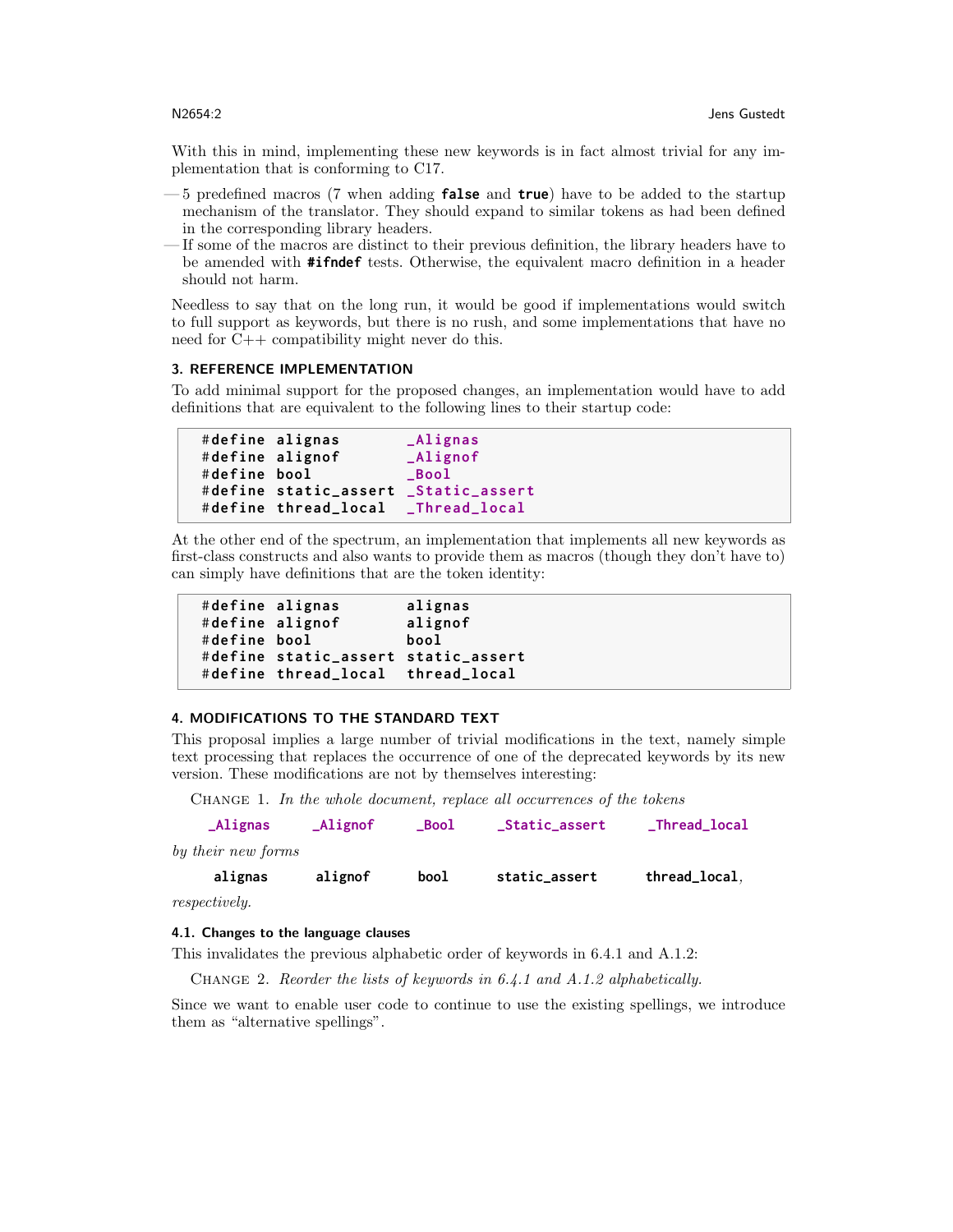Revise spelling of keywords v5 N2654:3

CHANGE 3. Add a new paragraph after 6.4.1 p2:

 $\approx$ 2' The following table provides alternate spellings for certain keywords. These can be used wherever the keyword can.

FOOTNOTE[These alternative keywords are obsolescent features and should not be used for new code.]

| keyword       | <i>alternative spelling</i> |
|---------------|-----------------------------|
| alignas       | <b>Alignas</b>              |
| alignof       | $\_\text{Alignof}$          |
| bool          | $_Bood$                     |
| static_assert | _Static_assert              |
| thread_local  | _Thread_local               |

The spelling of these keywords and their alternate forms inside expressions that are subject to the **#** and **##** preprocessing operators is unspecified.

✿✿✿✿✿✿✿✿✿✿✿✿ FOOTNOTE The intent of these specifications is to allow but not to force the implementation of the correspondig feature by means of a predefined macro.]

#### 4.2. Interaction with legacy code

There is still some code in field that redefines some of these keywords, in particular for **bool**. When compiler versions for C23 come out, it would be important that there is no silent redefinition of types or values depending on which headers are included and in which order. Therefore we think that it is important to impose diagnostics whenever user code tries to undefine or redefine these new keywords. But how to do this is clearly a question of policy, so we leave the way to address these problems to the appreciation of WG14.

CHANGE 4 (OPTIONAL). To accommodate the transition to the new keywords, add the following to  $6.4.1$ , either as a new **Constraints** section, or as part of the semantics.

# The tokens

**alignas alignof bool static\_assert thread\_local**

shall not be the subject of a **#define** or **#undef** preprocessing directive.

# 4.3. Changes to the library clauses

Since the new keywords have previously been macros defined by headers, we have to update these headers.

# Clause 7.2 **<assert.h>**

Change 5. Remove p3: The macro **static\_assert** ...